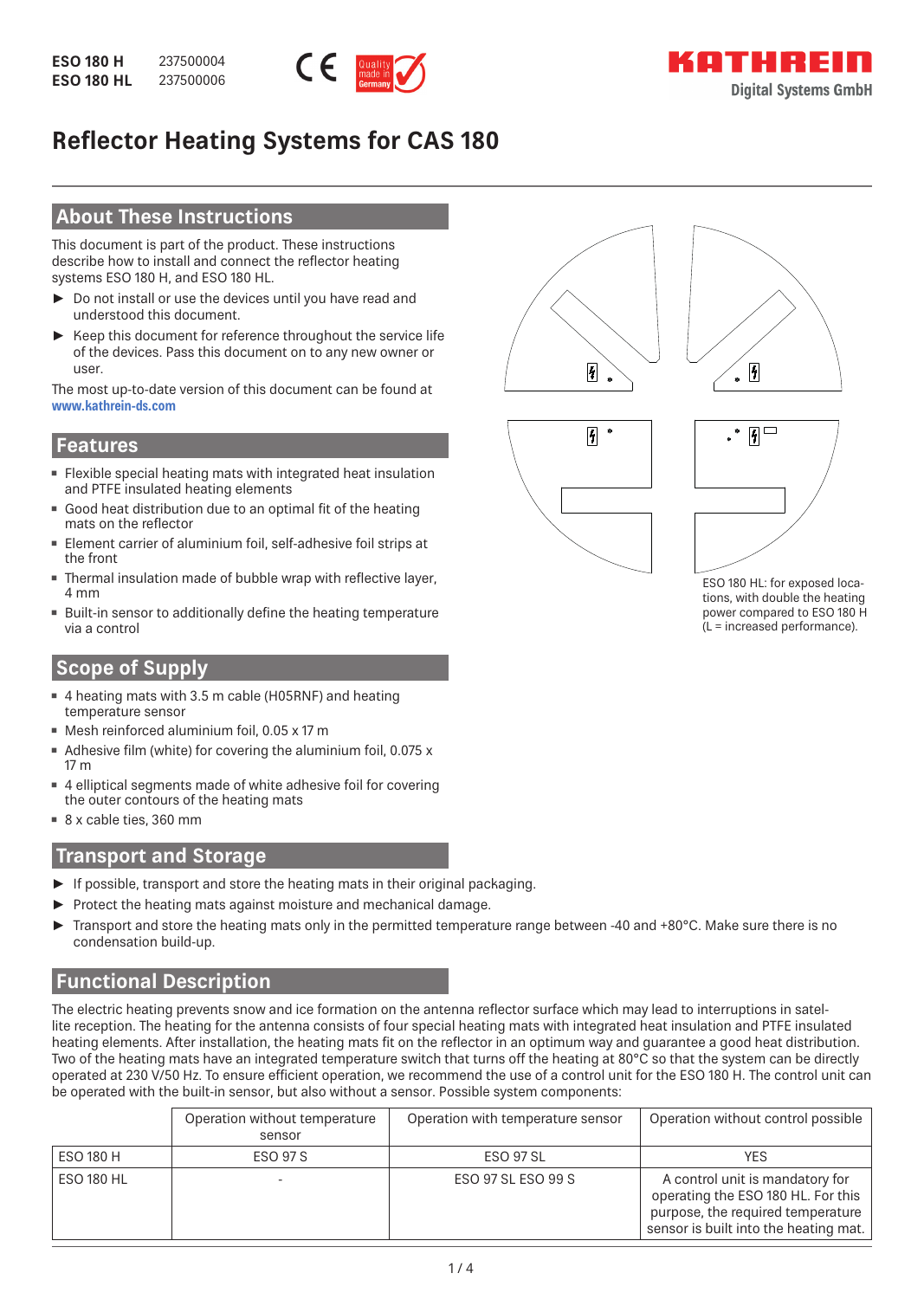## **Intended Use**

ESO 180 H and ESO 180 HL (performance-increased version) are reflector heaters for the CAS 180 antenna. They are used to prevent snow and ice formation on the antenna reflector surface which could lead to interruptions in satellite reception. Any other use, or failure to comply with these instructions or documentation and instructions enclosed with the devices, will result in voiding of warranty and guarantee. The following circumstances result in the loss of all warranty and liability claims towards the manufacturer:

- ► Improper installation
- Use of non-specified mounting materials which cannot guarantee the mechanical safety
- Structural changes or interference with the components and mounting accessories in the kit which could endanger both the mechanical and functional reliability
- Failure to observe the installation and safety instructions in this manual

## **Installation and Safety Instructions**

#### **DANGER! Danger to life from electric shock when touching electrical installations!**

- ► Disconnect all devices and units from the power supply during installation.
- ► In order to comply with the regulations for outdoor installation according to DIN VDE 0100 Part 610, it is recommended to have a residual current circuit breaker with a residual current of 0.03 A installed.
- ► Make sure that installation and connection are only carried out by qualified specialist personnel.
- ► Make sure that modifications to the electrical installation are only carried out by a specialist. Do not make any unauthorised modifications yourself.



#### **WARNING!**

#### **Risk of severe injuries during installation due to falling from or through the roof or due to falling parts!**

- ► Wear stable shoes with non-slip soles.
- ► Use a working platform.
- ► Make sure that the person carrying out the installation or repair has a secure position to stand and hold on whilst working.
- ► Make sure that the person carrying out the installation or repair does not suffer from vertigo and can move around safely on the roof or installation site.
- $\blacktriangleright$  Make sure that the roof is sufficiently strong and stable.
- ► Make sure that there is nobody underneath the antenna during installation/de-installation.

## **Installing the Reflector Heating**

### **Required tools and equipment**

- Knife
- Scissors

#### **Installing the heating mats**

#### **Processing temperature**

The most favourable processing temperatures (object temperature and ambient temperature) are between +15°C and +30°C. Processing below these temperatures is not recommended. Below the recommended temperatures, the adhesive may become too hard and thus not achieve the desired adhesion.

The build-up of condensation must be avoided in any case. Condensation may build up when the adhesive tape and/or the surfaces to be bonded are moved from a cold to a warmer environment. If this is the case, sufficient time must be allowed after transport and before bonding, so that all joining parts have the same temperature in the range indicated above.

1. Clean and degrease the antenna back panel.

The surface to be bonded must always be dry, free from dust, grease, oil, oxides, separating agents and other contaminants.

Isopropanol, ethanol, acetone, ethyl acetate, toluene or petrol can be used to remove dust, grease, oil, separating agents and other contaminants. Other standard cleaning agents that do not leave any residues are also suitable. Please observe the respective safety regulations of the manufacturers of the solvents and cleaning agents.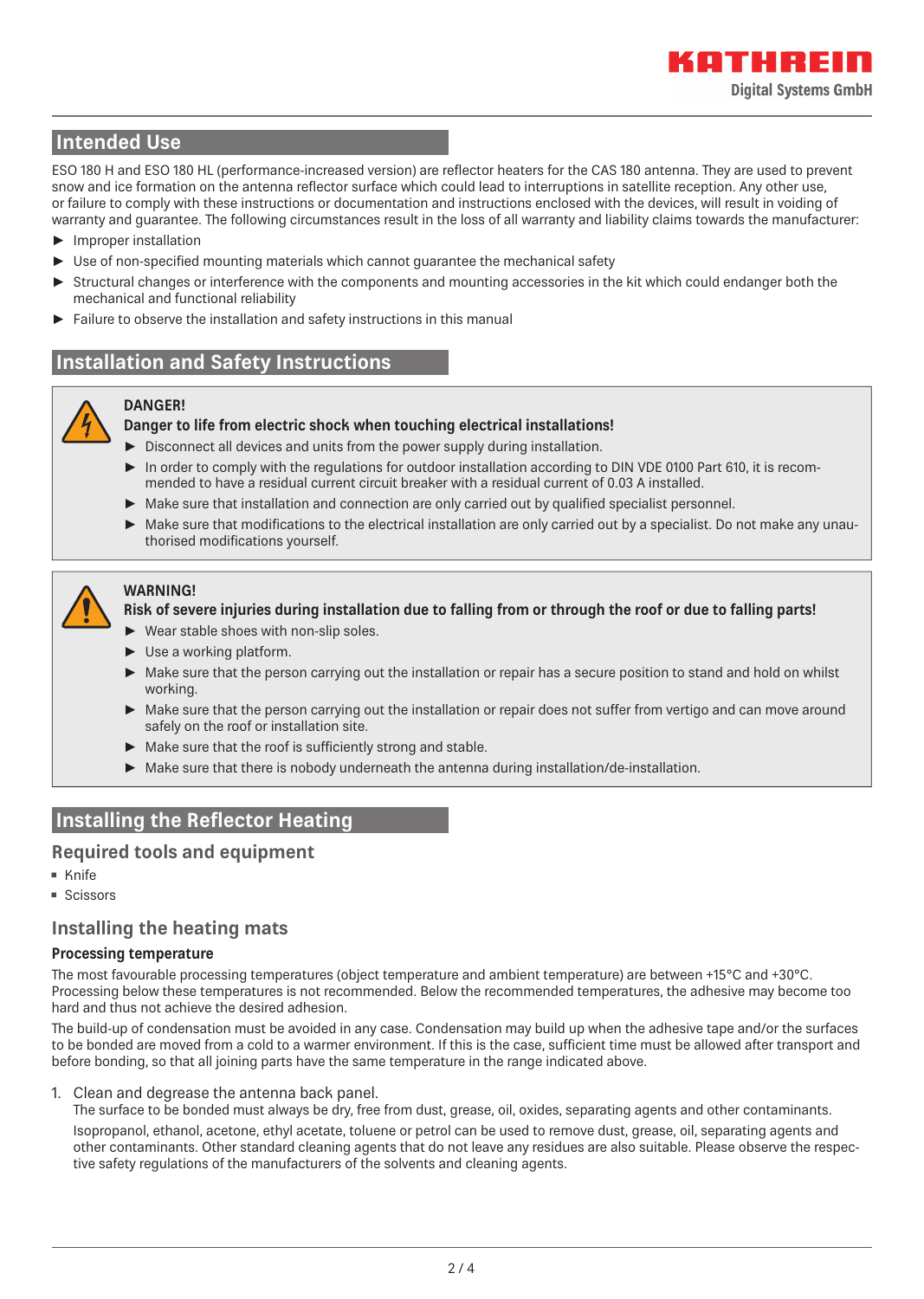- 2. Hold the heating mats on the antenna back panel to test their position. Observe the required position of the heating mats (see figure on page 1, cable in the centre). Place the heating mats on the antenna back panel again and check if they fit correctly before gluing them on.
- 3. For gluing them on, hold the heating mats in place.

## **NOTICE!**

#### **Risk of material damage due to incorrect attachment of the heating mats!**

- If the heating mats are not attached to the antenna correctly, they can tear when the adhesive film is removed.
- ► Make sure that the heating mats are aligned correctly. To do so, place the heating mats flush with the outer edge of the antenna and pay attention to the equal distance on the antenna bracket. Once the heating mats have been glued on, they cannot be repositioned!
- ► If possible, ask a second person to hold the heating mats.
- 4. Gradually remove the protective film from the adhesive surface and press the heating mat firmly in place. Repeat this process with all four heating mats.
- 5. Press the heating mats firmly to the antenna back panel. It can take up to 72 hours before the final adhesive strength is reached.
- 6. To prevent moisture and insects from entering the heating mat, adhere the mesh-reinforced aluminium foil all along the edges of the mat.
- 7. Clean the surface to be covered with the mesh-reinforced aluminium adhesive tape (see 1.) to ensure the greatest possible adhesive strength of the white adhesive foil.
- 8. Cover the aluminium adhesive tape with the white adhesive foil. Stick the outer contours of the heating mats with the elliptical segments according to the labelling on the carrier foil and the other contours with the enclosed 75 mm wide adhesive foil.



,,,,,,,,

**Digital Systems GmbH** 

## **Connecting the cables**

### **WARNING!**

#### **Risk of severe injuries or material damage to the device!**

- $\blacktriangleright$  Make sure that this work is carried out only by qualified specialist personnel.
- 1. Run the connecting cable of the heating mats and the sensor cable along the antenna carrier to the control unit.
- 2. Secure all cables with cable ties.
- 3. Run the cables from the bottom through the screw connection into the control device.
- 4. Run the mains cable from the bottom through the corresponding screw connection into the control device.
- 5. Test the heating for contact resistance and insulation resistance (R) before connecting the cables in the control cabinet.

|                       |              | ESO 180 H                 | ESO 180 HL                |  |  |  |
|-----------------------|--------------|---------------------------|---------------------------|--|--|--|
| Contact resistance    | Target value | $36.6 - 40.5 \Omega (4x)$ | $18.3 - 20.2 \Omega (4x)$ |  |  |  |
|                       | Actual value |                           |                           |  |  |  |
| Insulation resistance | Target value | $>999$ MQ                 |                           |  |  |  |
|                       | Actual value |                           |                           |  |  |  |

## **De-installing the Reflector Heating**

- 1. Disconnect all cables leading to the control unit and the heating mats. Observe the "Installation and Safety Instructions" on page 2.
- 2. Use hot air to remove the heating mats (including adhesive residues) from the back of the antenna.
- 3. Install new heating mats on the back of the antenna as soon as possible (see "Installing the Reflector Heating" on page 2).



When the film is removed, adhesive residues remain, which can only be removed completely with considerable effort. You can glue the new heating mat over the adhesive residues.